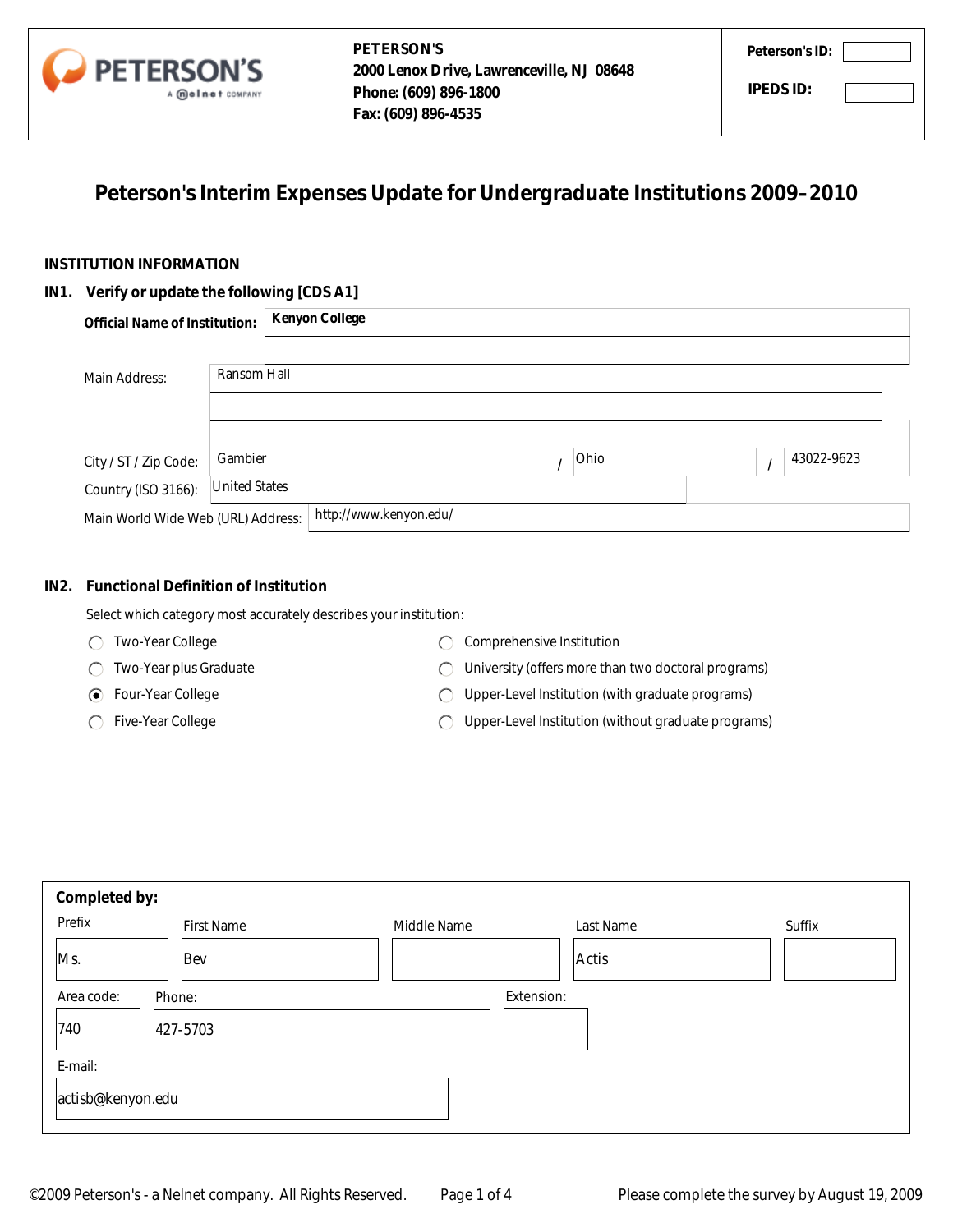$\overline{\phantom{a}}$ 

#### **EX1. TYPICAL UNDERGRADUATE FULL-TIME TUITION [CDS G1]**

If undergraduate charges are not reported in U.S. dollars, specify the applicable currency:

List the typical tuition, required fees, and room and board for a full-time undergraduate student for the FULL 2009-10 academic year. A full academic year refers to the period of time generally extending from September to June; usually equated to two semesters or trimesters, three quarters, or the period covered by a four-one-four plan. Required fees include only charges that all full-time students must pay that are not included in tuition (e.g., registration, health, or activity fees.) Do not include optional fees (e.g., parking, laboratory use). Expenses reported last year by your institution have been preprinted in the grids below. Please feel free to submit a complete tuition and fee schedule in lieu of updating this question.

| Specify the typical number of units (i.e.,<br>credits, courses) taken by a full-time under-<br>graduate student in a FULL academic year: |  | 2009-10 |                             |    | 2008-09      |  |  |
|------------------------------------------------------------------------------------------------------------------------------------------|--|---------|-----------------------------|----|--------------|--|--|
|                                                                                                                                          |  |         | $-$ <i>of</i> - $ $ credits | 32 | -of- credits |  |  |
| <b>PRIVATE INSTITUTIONS:</b>                                                                                                             |  |         |                             |    |              |  |  |
| Tuition for all students                                                                                                                 |  |         | 39,810.00                   |    | 39,080.00    |  |  |
| <b>PUBLIC INSTITUTIONS:</b>                                                                                                              |  |         |                             |    |              |  |  |
| In-District Tuition:                                                                                                                     |  |         |                             |    |              |  |  |
| In-State:                                                                                                                                |  |         |                             |    |              |  |  |
| Out-of-State:                                                                                                                            |  |         |                             |    |              |  |  |
| International Students--non-resident aliens:                                                                                             |  |         | 0.00                        |    |              |  |  |

#### **TYPICAL UNDERGRADUATE FULL-TIME REQUIRED FEES [CDS G1]**

| Full-Time (full academic year): | 1,170.00 |
|---------------------------------|----------|
|---------------------------------|----------|

| 7,260.00 | 6,590.00 |
|----------|----------|
|          | 3,100.00 |

1,160.00

#### **UNDERGRADUATE HOUSING [CDS G1]**

| Room & Board: | 7,260.00 |
|---------------|----------|
| Room Only.    |          |

#### **ESTIMATED EXPENSES [CDS G5] 2009-10 2008-09**

|                  | <b>Residents</b> | <b>Commuters</b><br>living at home | <b>Commuters not</b><br>living at home | <b>Residents</b> |
|------------------|------------------|------------------------------------|----------------------------------------|------------------|
| Books & Supplies | 1,300.00         |                                    |                                        | 1,300.00         |
| Room Only        |                  |                                    |                                        |                  |
| Board Only       |                  |                                    |                                        |                  |
| Transportation   | 1,130.00         |                                    |                                        | 1,130.00         |
| Other            |                  |                                    |                                        |                  |

 if your institution charges an additional one-time required fee above and beyond the tuition, fees, and estimated expenses listed above, specify the amount:

**If your institution charges a comprehensive fee (covering tuition, fees, room and board) please specify the fee: [CDS G1]:**

|  |  |  |  | 2008-09 |  |
|--|--|--|--|---------|--|
|--|--|--|--|---------|--|

| Commuters <i>not</i><br><u>living at home</u> | <b>Residents</b> | <b>Commuters</b><br>living at home | Commuters not<br>living at home |
|-----------------------------------------------|------------------|------------------------------------|---------------------------------|
|                                               | 1,300.00         |                                    |                                 |
|                                               |                  |                                    |                                 |
|                                               |                  |                                    |                                 |
|                                               | 1,130.00         |                                    |                                 |
|                                               |                  |                                    |                                 |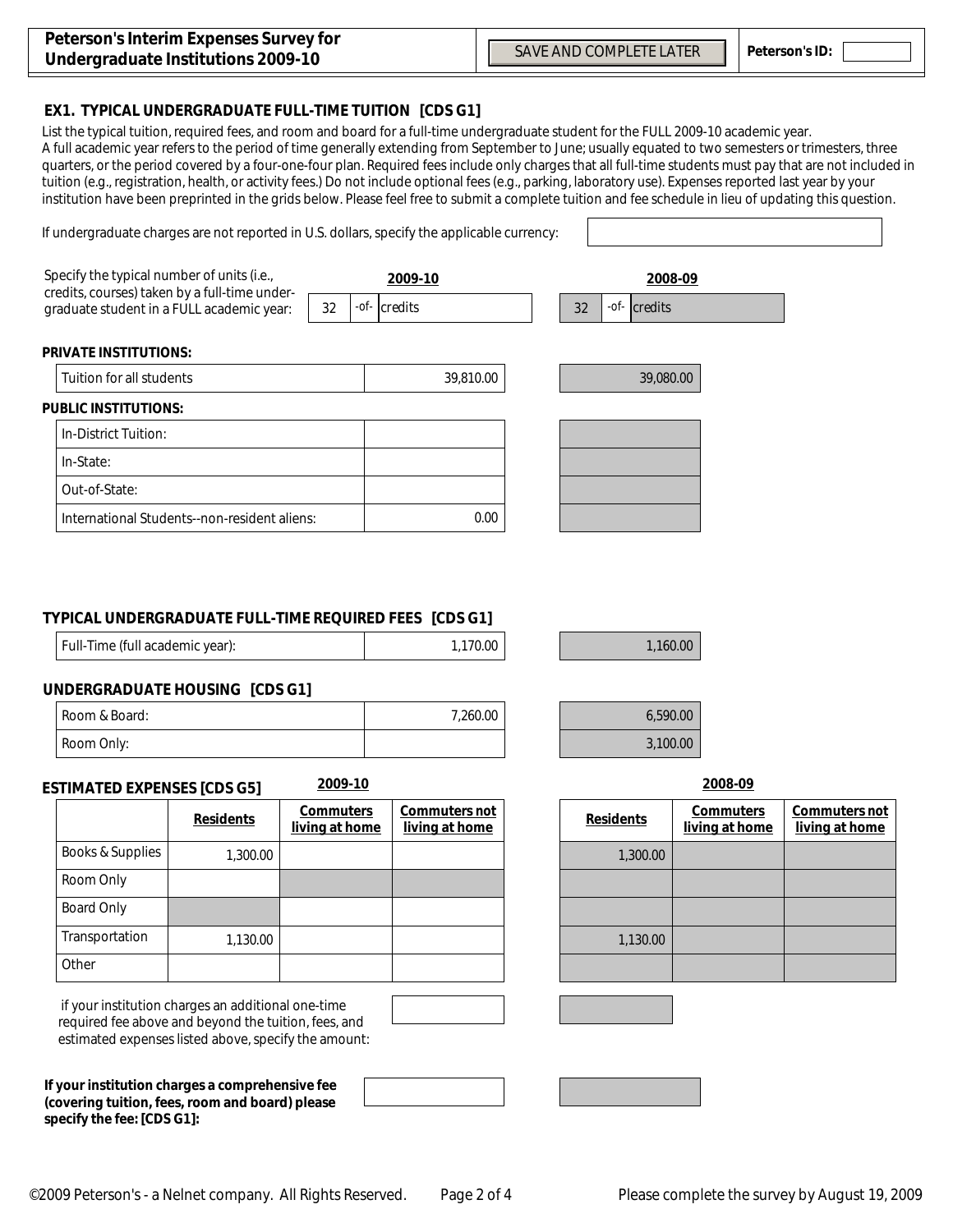$\blacktriangledown$ 

 $\overline{\phantom{0}}$ 

#### **EX2. TYPICAL UNDERGRADUATE PART-TIME TUITION --** List the typical per-unit charges paid by part-time students.

#### **a. Typical Part-Time Tuition**

| <b>PRIVATE INSTITUTIONS:</b> | 2009-10 | 2008-09    |
|------------------------------|---------|------------|
| Tuition for all students     | -per-   | -per-      |
| <b>PUBLIC INSTITUTIONS:</b>  |         |            |
| In-District Tuition:         | -per-   | -per-      |
| In-State:                    | -per-   | -per-      |
| Out-of-State:                | -per-   | -per-<br>▼ |

#### **b. Typical Required Fees for Part-Time Students**

| Per-credit fees: | $-per-$ |  |
|------------------|---------|--|
| l Per-term fees: | $-per-$ |  |

| $-per-$ | ı |
|---------|---|
| $-per-$ | ı |

#### **EX3. OTHER UNDERGRADUATE NON-RESIDENT EXPENSES**

If your institution offers reduced tuition and/or fees for nonresidents based on an agreement with other states, counties or other regional arrangement, please specify the typical undergraduate full-time tuition and required fees:

#### **2009-10 2008-09**

| <b>Full Time Tuition:</b> |  |
|---------------------------|--|
| <b>Mandatory Fees:</b>    |  |

| Please list the geographic areas (e.g., states, counties etc.) or participating institutions covered by this agreement as well as any special |
|-----------------------------------------------------------------------------------------------------------------------------------------------|
| features that apply to this program:                                                                                                          |



**2009-10 2008-09**